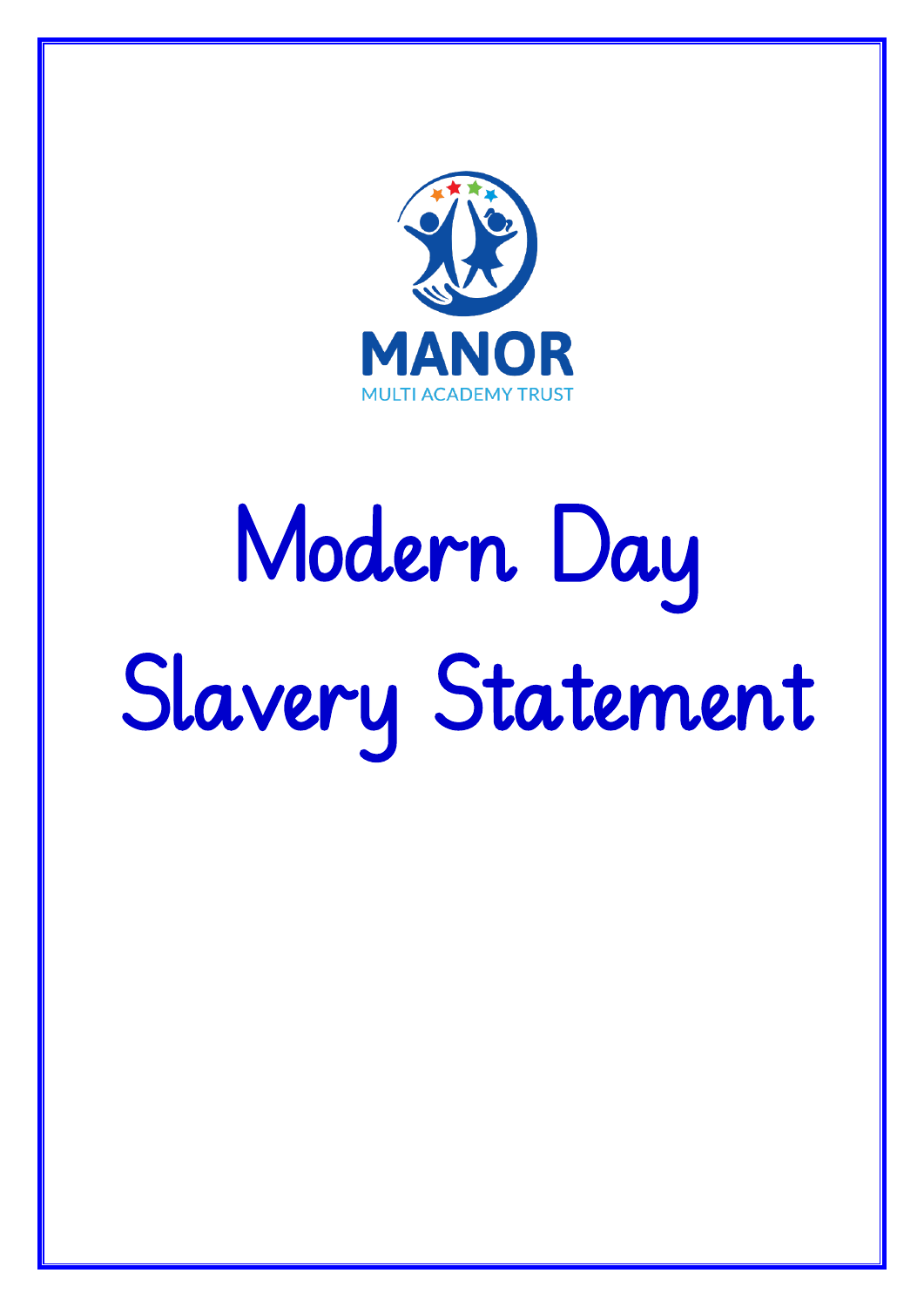This statement is made on behalf of Manor Multi Academy Trust pursuant to the provisions of Section 54 of the Modern Slavery Act 2015 (the 'Act') and constitutes our slavery and human trafficking statement.

The Trust recognises that it has a responsibility to take a robust approach to slavery and human trafficking. The Trust is committed to preventing slavery and human trafficking within its activities and to ensuring that its supply chains are free from slavery and human trafficking.

## **Organisational structure**

The Trust operates in the education sector, developing a family of academies where empowered leaders place our learners at the heart of everything and all are supported to be successful. The Trust operates across the West Midlands, with academies reporting into the Executive Team, headed by the CEO. The Executive Team report to the Trustees who bear ultimate legal responsibility for the Trust's activities.

The Trust is an exempt educational charity and a company limited by guarantee.

The Board of Trustees is the strategic board with accountability for all Academies within the Trust.

The Trust is responsible for 9 Academies:

- ➢ East Park Primary Academy
- ➢ Saint Thomas; C of E Academy
- ➢ Foley Infant Academy
- ➢ Foxyards Primary Academy
- ➢ Hill Avenue Primary Academy
- ➢ Saint Alban's C of E Academy
- ➢ Brindley Heath Junior Academy
- ➢ Hateley Heath Primary Academy
- ➢ Manor Primary

We have over 300 employees in our organisation.

### **Our approach**

We work to the highest professional standards and comply with all laws, regulations and rules relevant to our business. We expect the same high standards from those we work with and are committed to ensuring that there is no modern slavery or human trafficking in our supply chains or in any part of our business. We act ethically and with integrity in all of our charitable and business relations.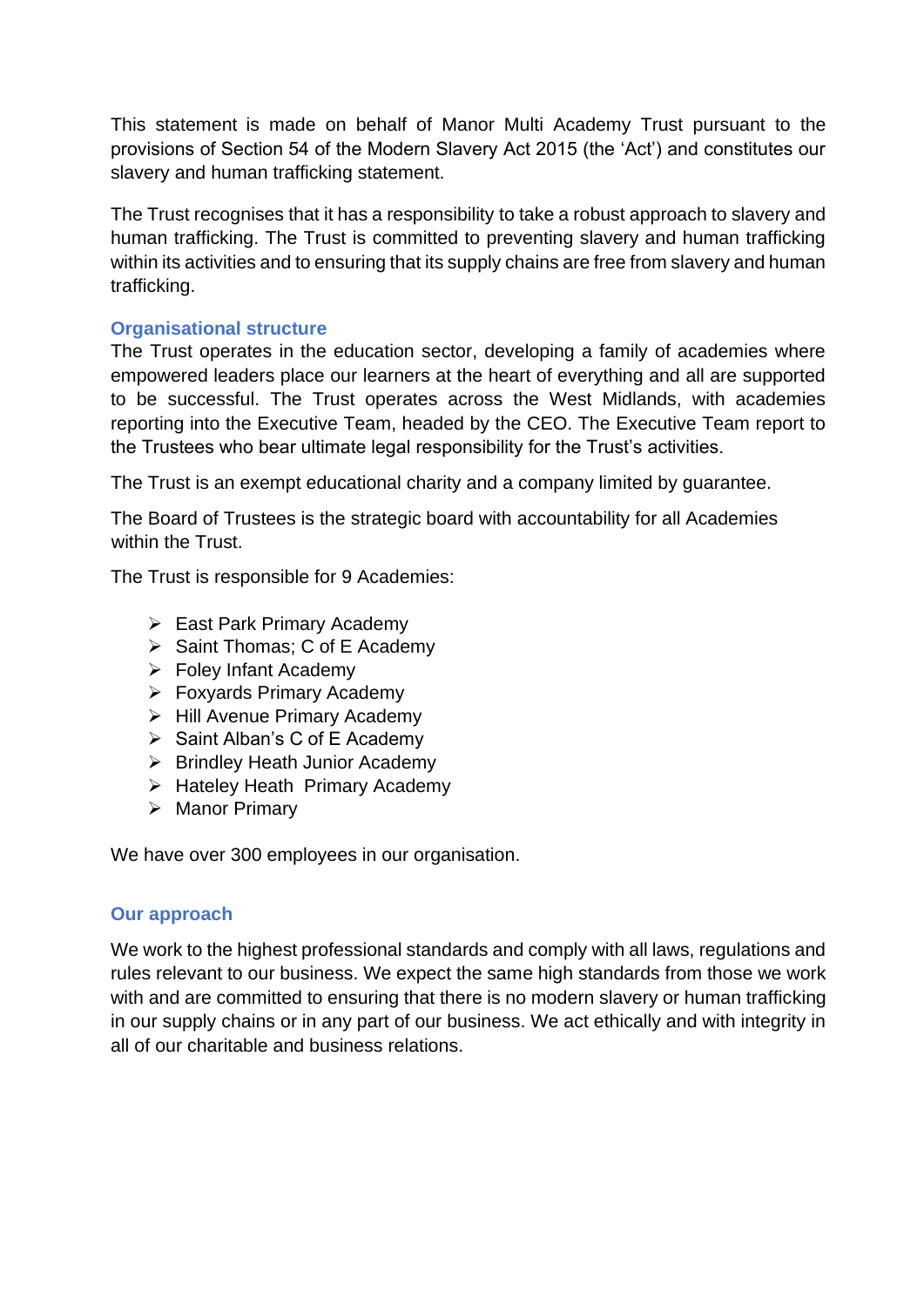# **Our policies on slavery and human trafficking**

We are committed to ensuring that there is no modern slavery or human trafficking in our supply chains or in any part of our business. The Trust has a continuous and rigorous process for reviewing and updating processes and policies. The Trust has a wide policy framework that supports the aims of the Act:

- Safer recruitment training
- Safeguarding training
- Whistleblowing Policy
- Employee Grievance Policy
- **Safer Recruitment Policy**
- Staff Pay Policy
- Finance Procedures
- Equality Policy

# **Identifying and addressing risks**

We recognise as a Trust that there are two main avenues of risk through which modern slavery could impact The Trust. The first is through matters of a safeguarding nature which covers child sex exploitation or human trafficking which can directly impact our pupils. This also potentially affects the staff of our contractors. The second is our supply chain and the vendors we contract.

# **Supply chain**

The Trust's procurement regulations set out the requirements we have in relation to our engagement with suppliers. Our suppliers are expected to comply with all local and national laws and regulations. This includes paying their staff the minimum wage, and any on-site staff passing a DBS check. We publish our standard terms and conditions to ensure providers looking to contract with us are aware of our standards. Should suppliers fail to meet our minimum requirements, or be unwilling to make any changes, we may cease to trade with them.

The great majority of the goods and services we purchase are from within the UK and EU, where employment legislation is generally both reasonably comprehensive and enforced. All procurement is undertaken under the Trust's Best Value framework, where decision-making is not driven by cost. Large contracts are appointed under tendering arrangements, which are reviewed in line with Government frameworks. We therefore believe that the risk of modern slavery in our supply chain is relatively low.

The majority of Trust supplies are procured from suppliers who have obligations under regulatory bodies and/or are also within the remit of the Act. As such, we are satisfied that our current tendering and procurement processes are sufficient.

Although the risk is considered low, The Trust remains diligent to the risk and continues to review and improve its policies regularly.

Procurement is subject to internal audit review, as well as assessed by our external auditors annually. We are moving towards the predominance of contracts being appointed via frameworks which meet the requirements of the Modern Slavery Act 2015.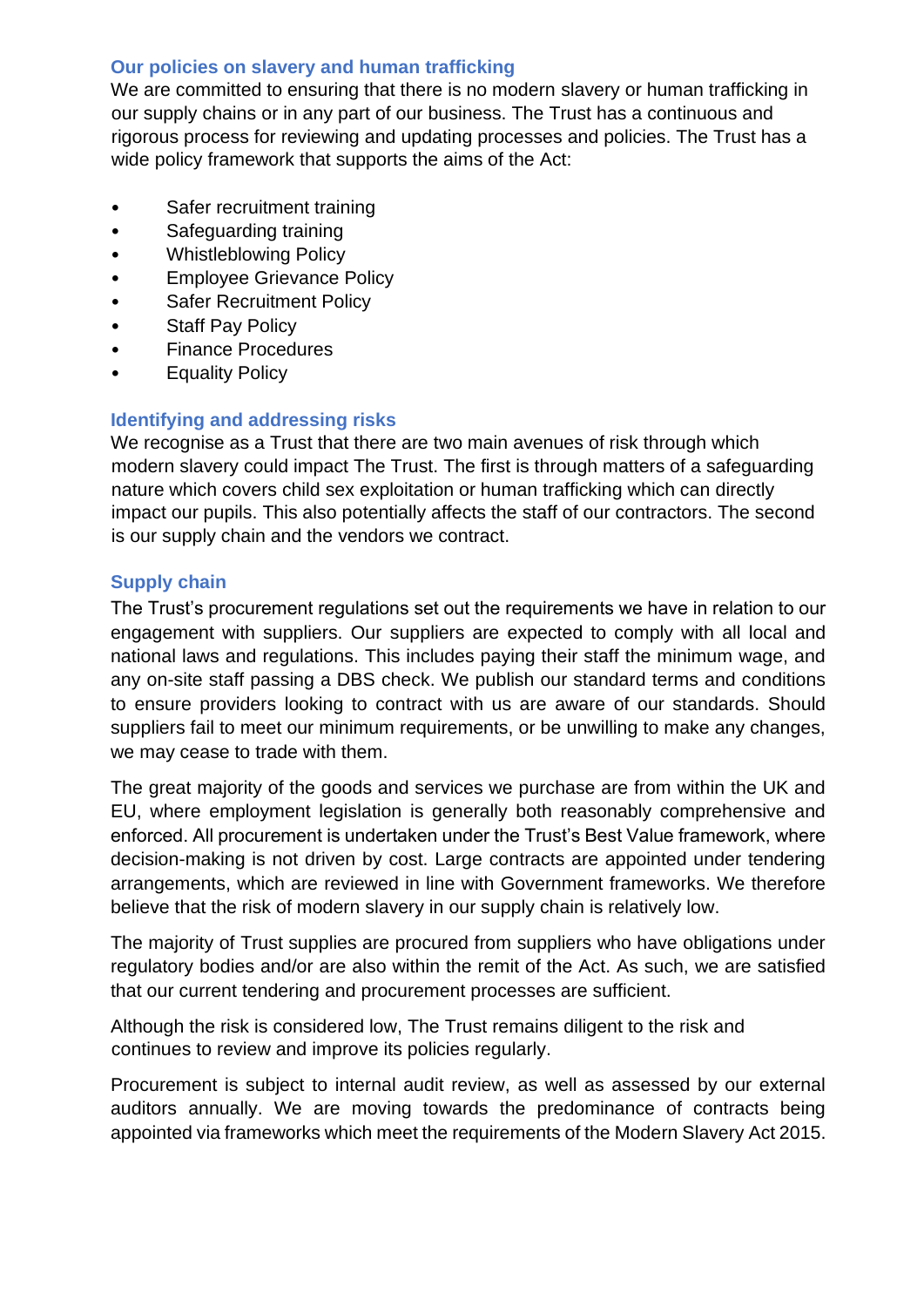### **Safeguarding**

We take safeguarding incredibly seriously in upholding our statutory duties and striving to safeguard staff and pupils through a culture of safeguarding in everything we do. We have a Designated Safeguarding Lead in every academy. Collectively these colleagues work together to implement policy and secure excellence in safeguarding practice across the Trust. These colleagues are experienced in this area and model excellent practice for all staff. Through their encouragement, each academy proactively works with the local authorities, the LADO and local stakeholders to combat safeguarding issues, including child sexual exploitation and human trafficking. Their good practice is shared across the Trust and the focus of safeguarding training always includes detailed training about early identification of those at risk of exploitation.

The quality and impact of our safeguarding practice is reviewed at every level of Trust governance. Safeguarding policy and practice is reviewed annually across the Trust.

Safeguarding is an agenda item at every Standards and Performance Committee Meeting, each committee has a named link governor for safeguarding and we have a named Trustee with portfolio responsibility for Safeguarding.

Our Trust Child Protection and Safeguarding Policy is reviewed annually by the Executive Leadership Team and the Board of Trustees. It is fully complaint with all statutory requirements and guidance set out in Keeping Children Safe in Education.

## **Training**

Every member of staff is trained on the policy and is required to declare annually that they have read and understood the policy and their training. In addition, The Trust has a Whistleblowing Policy which enables those with concerns about any wrongdoing or breaches of law, to raise these concerns in confidence without fear of disciplinary action.

Throughout the year the annual safeguarding training plan across the Trust includes a detailed focus upon on early identification of those at risk of exploitation and training to help all staff know what to do if they become aware of any potential risks. We are fully satisfied that through our robust safeguarding training that staff could identify and act appropriately for at risk pupils, staff and contractors.

This is not an area for complacency however and we keep under closely scrutiny and evaluation our safeguarding policy and practice. This enable us to refine and develop excellence in all we do and in this Modern Slavery Statement we recognise the impact of the pandemic is not to be underestimated as we continually enhance the knowledge of our staff to prevent slavery and human trafficking and child sexual exploitation.

We evaluate our processes for raising concerns to ensure that there are clearly identified ways to report concerns of whistleblowing or modern slavery which are available to all users of our academies.